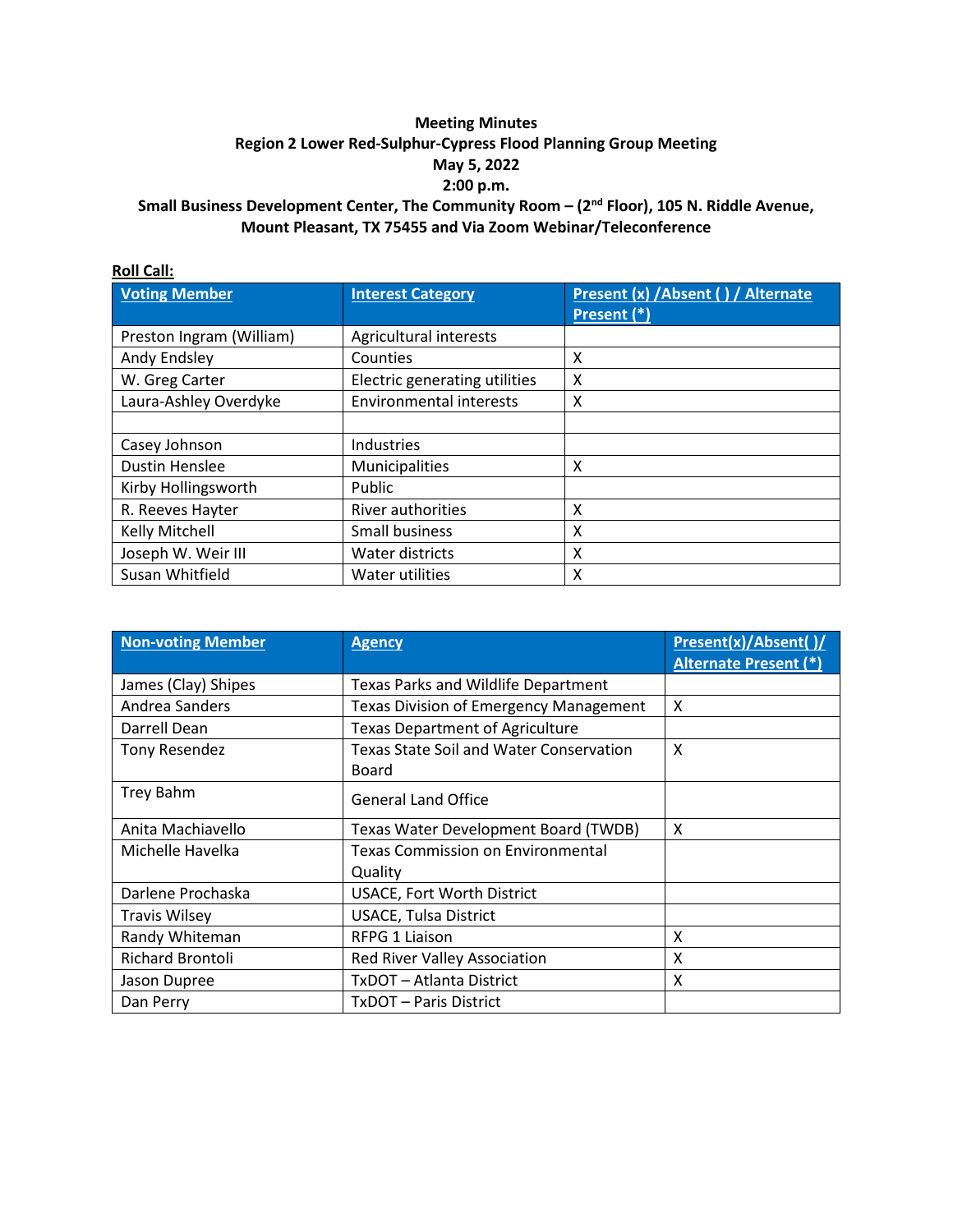### **Quorum:**

Quorum: **Yes** Number of voting members or alternates representing voting members present: **8** Number required for quorum per current voting membership of **11**: **6** 

## **Other Meeting Attendees: \*\***

Chris Brown - ATCOG Kathy McCollum - ATCOG Paul Prange – ATCOG Joshua McClure – Halff Associates Team David Rivera – Halff Associates Team Parker Moore – Halff Associates Team Laura Haverlah – Halff Associates Team David Jones – Hunt County James Bronikowski – TWDB

\*\*Meeting attendee names were gathered from those who entered information for joining the Zoom meeting.

*All meeting materials are available for the public at: [http://www.twdb.texas.gov/flood/planning/regions/schedule.asp.](http://www.twdb.texas.gov/flood/planning/regions/schedule.asp)*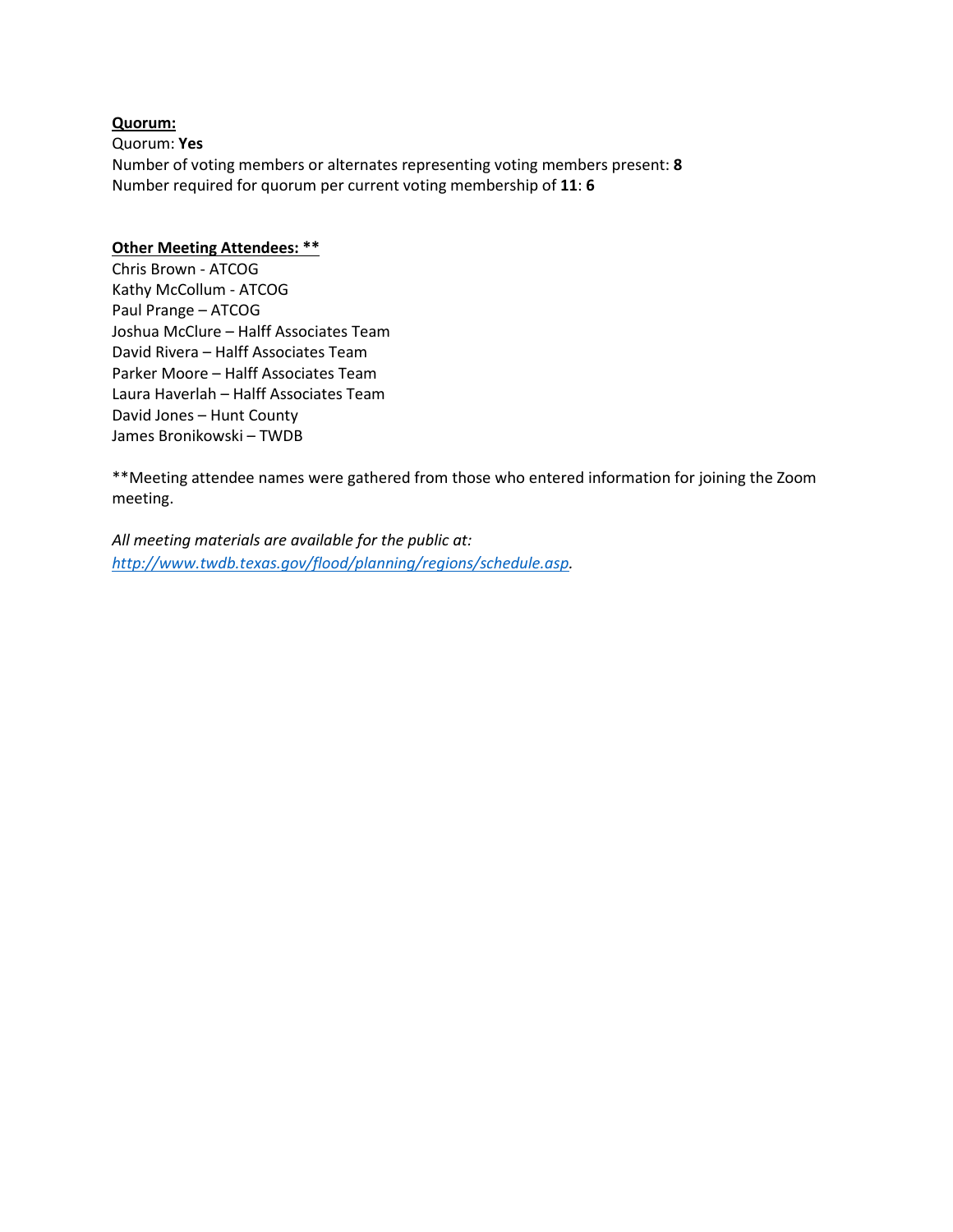## **AGENDA ITEM NO. 1: Call to Order**

Reeves Hayter called the meeting to order at 2:00p.m.

### **AGENDA ITEM NO. 2: Welcome**

Reeves Hayter welcomed members and attendees to the Region 2 Lower Red-Sulphur-Cypress Flood Planning Group meeting.

### **AGENDA ITEM NO. 3: Confirmation of attendees / determination of a quorum**

Reeves Hayter asked ATCOG staff member, Paul Prange, to conduct a roll call of attendees. Each present voting and non-voting member of the Region 2 Lower Red-Sulphur-Cypress RFPG introduced themselves, establishing that a quorum had been met. Eight voting members were present and seven non-voting members were absent.

#### **AGENDA ITEM NO. 4: Public comments – limit 3 minutes per person**

Reeves Hayter opened the floor for public comments. No public comments were received.

#### **AGENDA ITEM NO. 5: \*Consider approval of minutes for the meeting held Thursday, March 3, 2022.**

Reeves Hayter opened the floor for discussion and approval of the minutes from the previous meeting. A motion was made by Joseph Weir and was seconded by Laura-Ashley Overdyke to approve the minutes as presented. The motion carried unanimously.

#### *PRESENTATIONS*

## **AGENDA ITEM NO. 6: Texas Water Development Board Update:**

Reeves Hayter turned the floor over to Anita Machiavello who announced that the technical memorandum submitted to TWDB in March is undergoing review by TWDB staff and informal comments will be provided to the Region 2 Flood Planning Group in May of 2022. Also, the next Technical Consultants' Conference call has been scheduled for May 24, 2022 and the next Chairs' conference call has been scheduled for May 25, 2022. Ms. Machiavello encouraged the members of the flood planning group to visit the TWDB website and review the latest newsletter which contains guidance relating to voting on FMXs.

## **AGENDA ITEM NO. 7: Region 1 Canadian-Upper Red Regional Flood Planning Group Updates:**

Reeves Hayter asked for any updates relating to Region 1 flood planning activities. Randy Whiteman announced that Freese & Nichols staff presented an update of Region 2's activities at the last Region 1 meeting, so he expected that they would also provide an update for Region 1 activities to Region 2, as well. Mr. Whiteman did announce that Region 1 has submitted their recommendations for Chapter 8 to the TWDB for review.

## *TECHNICAL CONSULTANT UPDATE*

#### **AGENDA ITEM NO. 8: Technical Presentation by Halff Associates, Inc.**

- **1. Tech Memo and Addendum Status Update**
- **2. Chapter 1-Planning Description**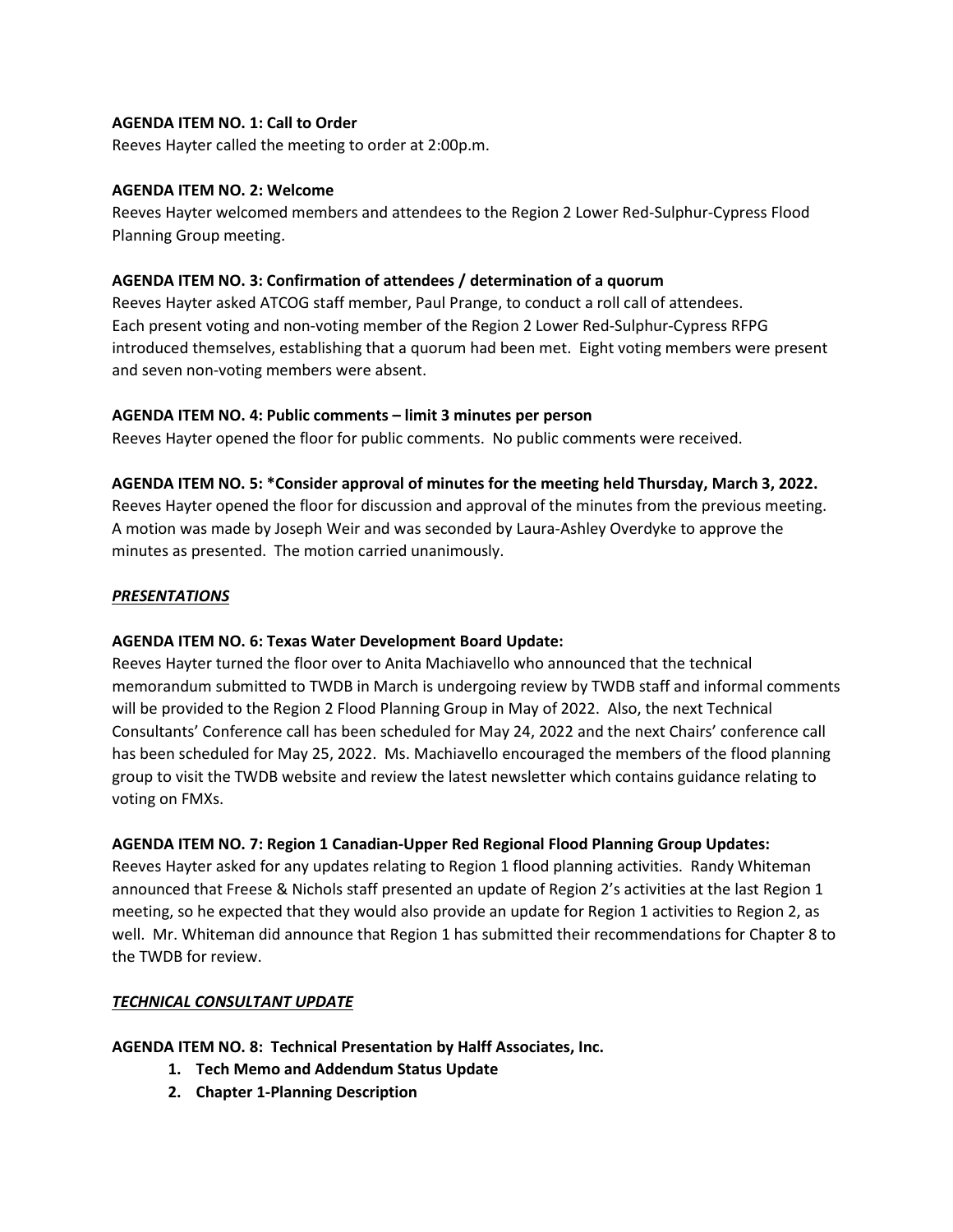- **a. Discuss comments**
- **3. Chapter 4-Flood Mitigation Needs Analysis & Identification and Evaluation of Potential FMEs, FMSs and FMPs**
	- **a. Discuss Comments**
- **4. Chapter 5-Recommendation of FMEs, FMSs and FMPs**
	- **a. Present Sub-Committee Recommendations**
- **5. Chapter 7-Flood Response Information and Activities**
	- **a. Discuss Comments**
- **6. Schedule**

Reeves Hayter turned the floor over to Joshua McClure who presented information regarding the Tech Memo Addendum, Chapter 4, Chapter 5 and Chapter 7. Mr. McClure stated that Chapter 1 will be discussed next month at the June meeting. Mr. McClure then announced that the initial Tech Memo was submitted to TWDB on January 7, 2022 and the final Tech Memo was submitted to TWDB on March 7, 2022 where it was administratively approved on March 22, 2022. Mr. McClure stated that he received informal comments for the January Tech Memo submittal from TWDB on April 18, 2022 and he will provide them to be included in the minutes of this meeting.

Joshua McClure conducted a presentation focusing on Chapters 4 and 5 – FMEs, FMPs and FMSs. Mr. McClure announced that he received comments from Reeves Hayter, Laura-Ashley Overdyke and Tony Resendez. Discussion took place among the group relating to comments and Reeves Hayter asked Mr. McClure about the TWDB requirement that projects could not allow/cause an increase in downstream flow of over .5 percent. Mr. McClure then explained that the TWDB does not want to fund a project that may create a flooding issue downstream. A channelization project would require flow mitigation practices to be implemented, such as detention facilities. Mr. Hayter stated for the record, that he opposes this TWDB requirement of a blanket approach to limit the increase in flows and this defeats the whole purpose of the program. Mr. McClure stated that there is an exception for allowing increases in flows if residents downstream of a project sign off on it and provide their approval, however most conveyance improvement projects would not likely meet the criteria. Anita Machiavello did not have any comment on this requirement by TWDB, when asked by Mr. McClure. More discussion took place among the group relating to this requirement. David Rivera stated that there are some allowances for increasing flow, if no negative impact can be established, and he provided an example of a similar project in the Trinity region. Mr. McClure stated that this is one of the items that will be addressed in Chapter 8. Additional discussion took place among the group relating to comments from Laura-Ashley Overdyke regarding the Cypress Valley Navigation District and FMEs versus FMSs. Discussion took place among the group relating to dam ratings in Region 2 and Tony Resendez commented on this topic, focusing on structural integrity studies, repair projects and matching fund requirements.

Joshua McClure then introduced Laura Haverlah, with H2O Partners, to conduct a presentation of Chapter 7 – Flood Response Information and Activities, focusing on the nature and types of flood response preparations and the recovery capabilities within the Flood Planning Region. Ms. Haverlah stated that there are four phases of emergency management which include; Preparedness, Response, Recovery, and Mitigation and provided a list of entities involved. Reeves Hayter asked about Flood Control Districts and Local Levee Owner/Operators being included in the list of entities, since there are no active Flood Control Districts located within Region 2. Mr. McClure and Ms. Haverlah stated that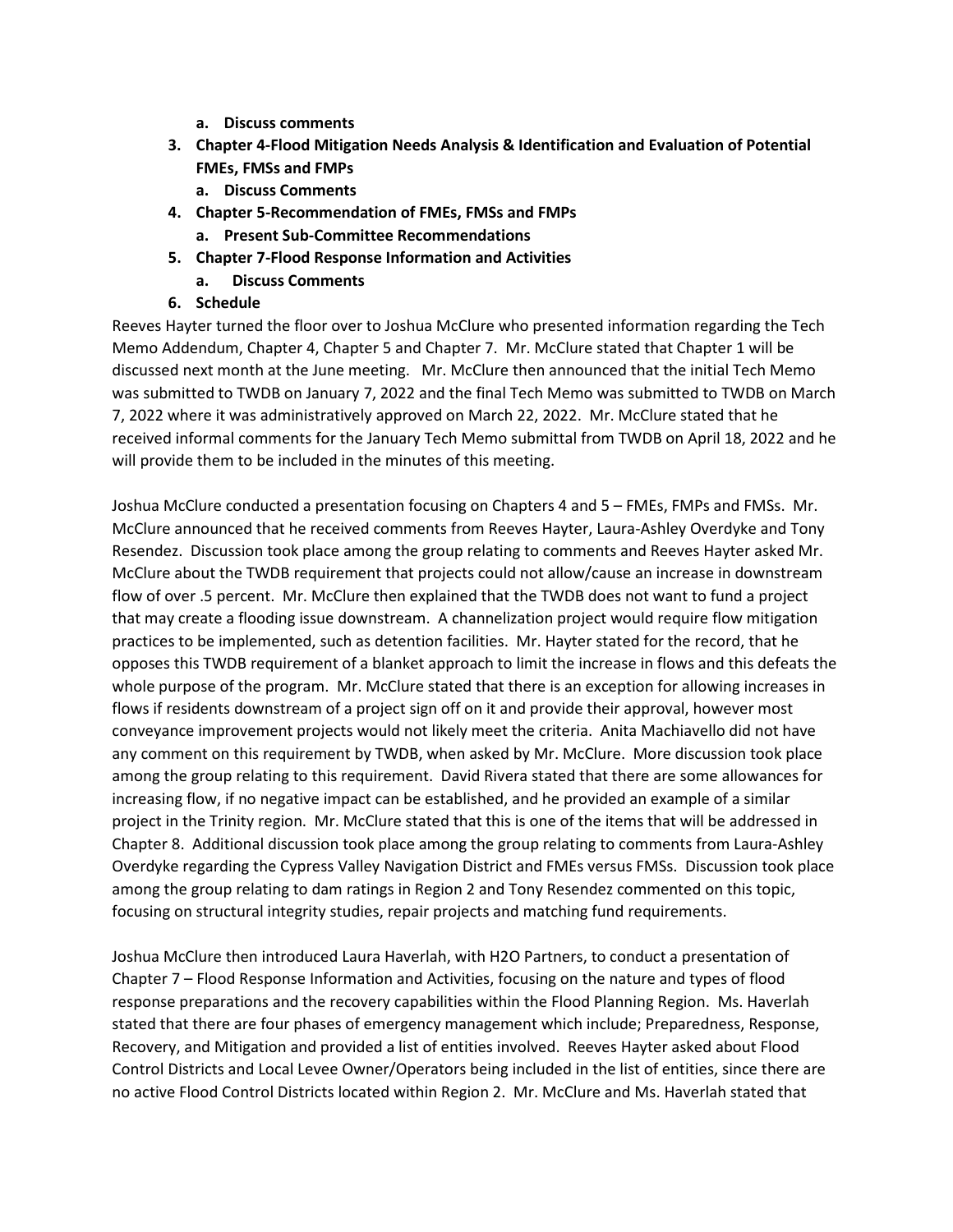these entities appear to exist on paper, but in reality no one is performing this function within Region 2 and suggested that we note this in the Regional Flood Plan. Mr. Hayter stated that there is a Levee District located along the Red River within Region 2 and Mr. McClure concurred. Ms. Haverlah then discussed the various types of Plans to consider such as; Hazard Mitigation Action Plans, Emergency Management Plans, Zoning and Ordinances, and Land Use Regulations. Floodplain Management Practices within Region 2 are not particularly strong and adoption of higher standards is recommended. Mr. Hayter commented on Red River County being listed as having strong floodplain management practices, despite having no FEMA maps and requested that the technical consultants review all of the data for Region 2 pertaining to floodplain management practices and the ranking system. Discussion took place among the group. Ms. Haverlah then presented information relating to regulations and development codes that exist within Region 2 for the purpose of managing flood risk for developments. A map depicting Floodplain Management Regulations indicated that 18 of the 20 counties within Region 2 have some type of regulations and Mr. Hayter stated that it is misleading. David Rivera stated that he agreed with Mr. Hayter's assessment and Discussion took Place among the group, with Andy Endsley commenting on the regulations existing within Hopkins County. Ms. Haverlay then presented information on Types of Mitigation Actions from Hazard Mitigation Action Plans. Discussion took place among the group. Mr. McClure asked Mr. Endsley about the Reverse 9-1-1 System in Hopkins County and Greg Carter mentioned Code Red capabilities in the City of Mount Pleasant, TX. Additional discussion took place and Mr. McClure stated that he would revisit the early warning systems within our region and provide updated information to be included with the Regional Flood Plan. Ms. Haverlay concluded her presentation of Chapter 7 and stated that Region 2 and one other region in Texas are lacking data collection due to the rural nature of the regions. Chris Brown and Andrea Sanders discussed data included within Hazard Mitigation Plans which may be useful to include within the Region 2 Flood Plan.

Joshua McClure then presented the schedule of upcoming activities including Task1-4A, Task4B, Task 5, Tasks 6A and 6B, Task 7, Task 8, Task 9, and Task 10. In June, discussion of comments on Chapters 1, 6, 8, and 9 will occur and the Draft Regional Flood Plan will be submitted for review. In July, discussion of comments and voting on Draft Regional Flood Plan will occur and submission of the revised Draft Regional Flood Plan to TWDB is anticipated.

## *OTHER BUSINESS*

#### **AGENDA ITEM NO. 9: Update from Planning Group Sponsor**

Reeves Hayter turned the floor over to Chris Brown who announced that the next meeting of the Region 2 Flood Planning Group will be held at the Ark-Tex Council of Governments building in Texarkana. Mr. Brown also stated that ATCOG has posted the notice that we will be accepting applications to fill the vacant "Public" voting member position on the Region 2 Board of Directors. Mr. Brown announced that ATCOG has received a reimbursement payment from the TWDB and he mentioned that Kathy McCollum conducted a flood planning presentation to increase public outreach at the last ATCOG Board of Directors meeting on April 28, 2022. Mr. Brown also mentioned that the RFPG2 will need to conduct an Executive Committee meeting in June to nominate a person to fill the vacant "Public" voting member position. Discussion took place and the flood planning group selected Wednesday, June 22, 2022 for the Executive Committee to meet.